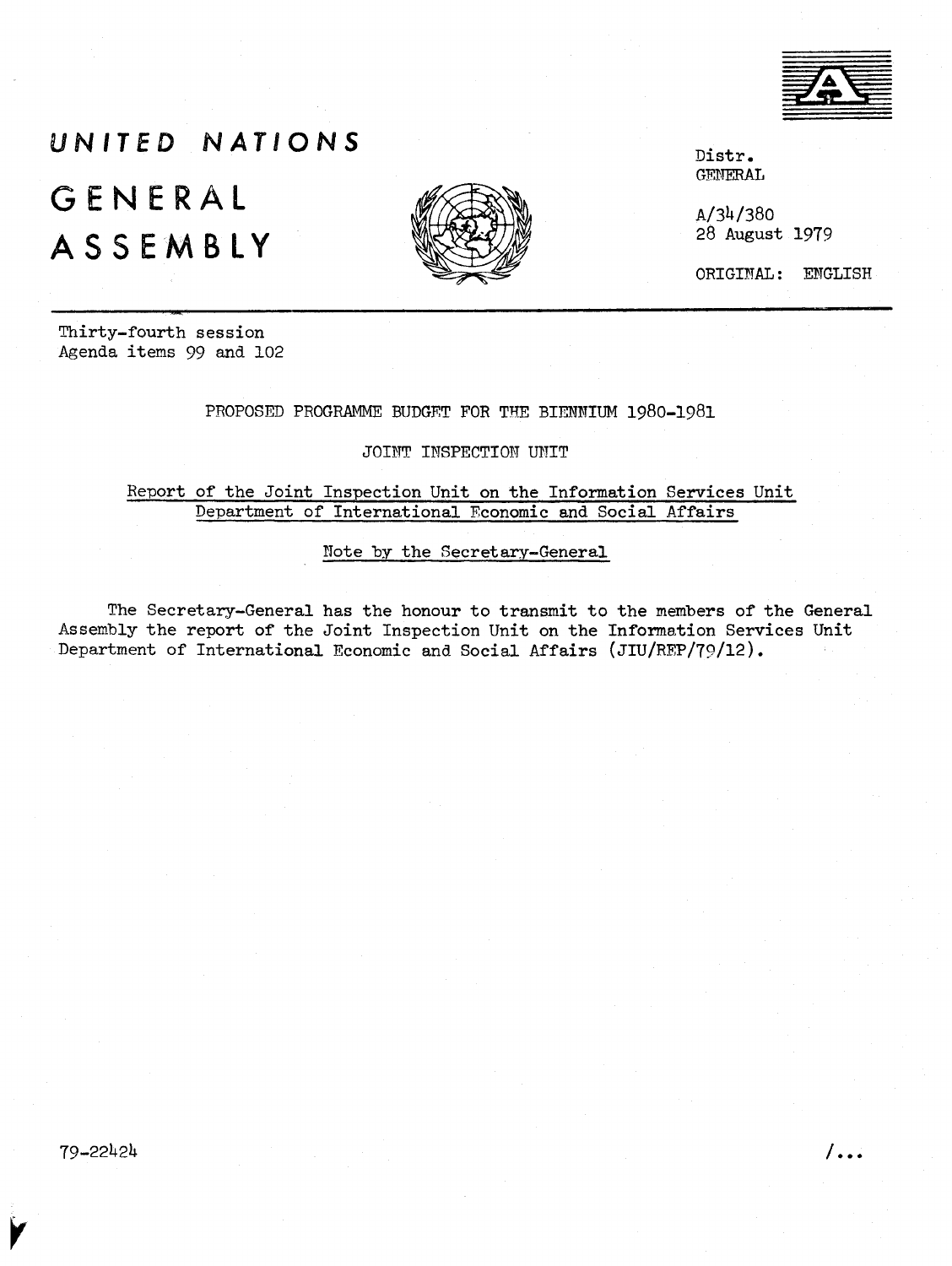#### REPORt'

# ON THE INFORMATION SERVICES UNIT

# DEPARTMENT OF INTERNATIONAL ECONOMIC AND SOCIAL AFFAIRS

Prepared by

Mark E. Allen and Earl D. Sohm

Joint Inspection Unit

Geneva June 1979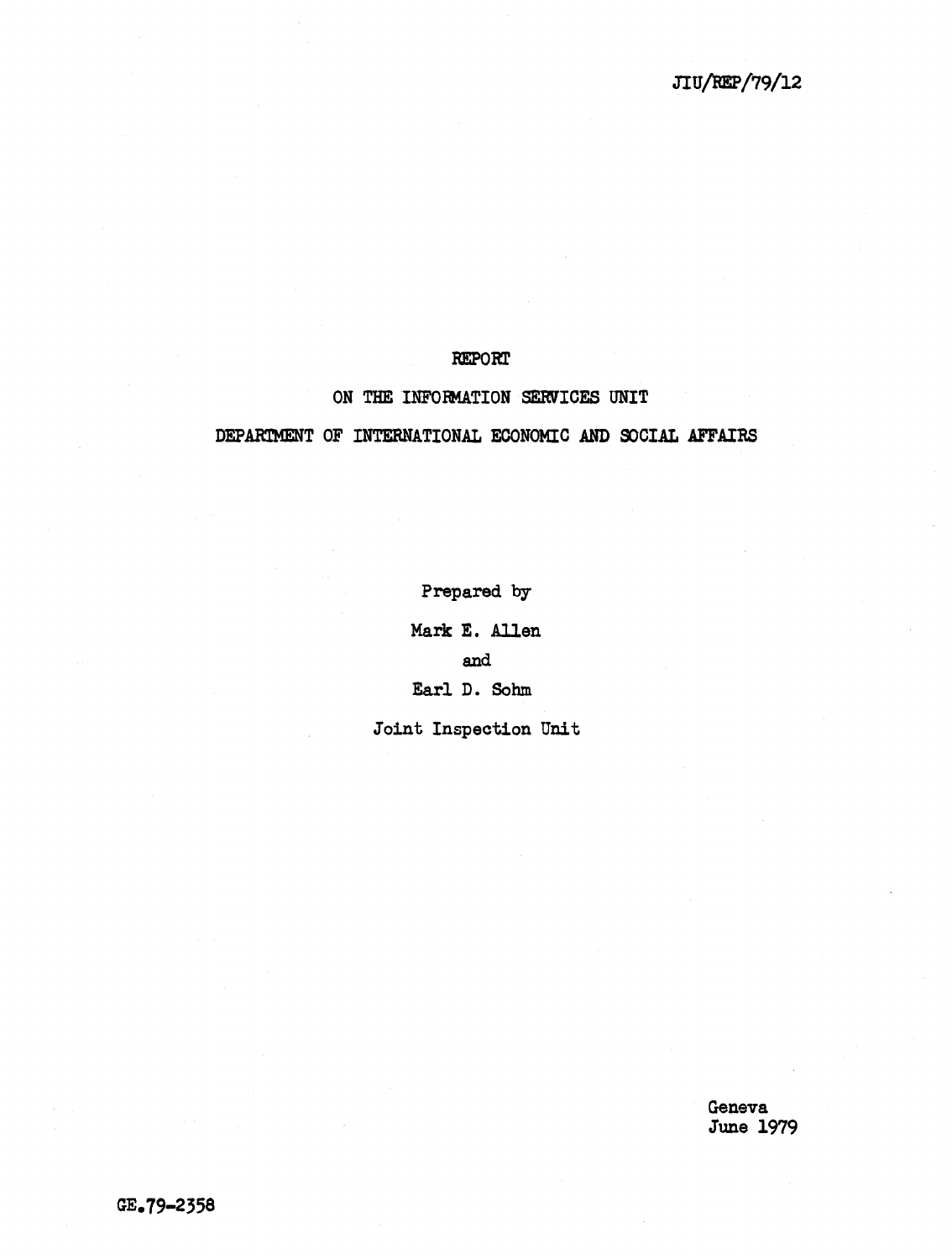# Table of Contents

|                      |                                                          | Paragraph | <u>Page</u> |
|----------------------|----------------------------------------------------------|-----------|-------------|
| <b>SUMMARY</b>       | (including principal conclusions<br>and recommendations) |           |             |
| <b>CHAPTER</b><br>т  | Historical background                                    | $1 - 10$  |             |
| CHAPTER II           | Current situation                                        | $11 - 13$ |             |
| CHAPTER III          | The main issues                                          | $14 - 28$ |             |
| <b>CHAPTER</b><br>TV | Conclusions                                              | $29 - 30$ |             |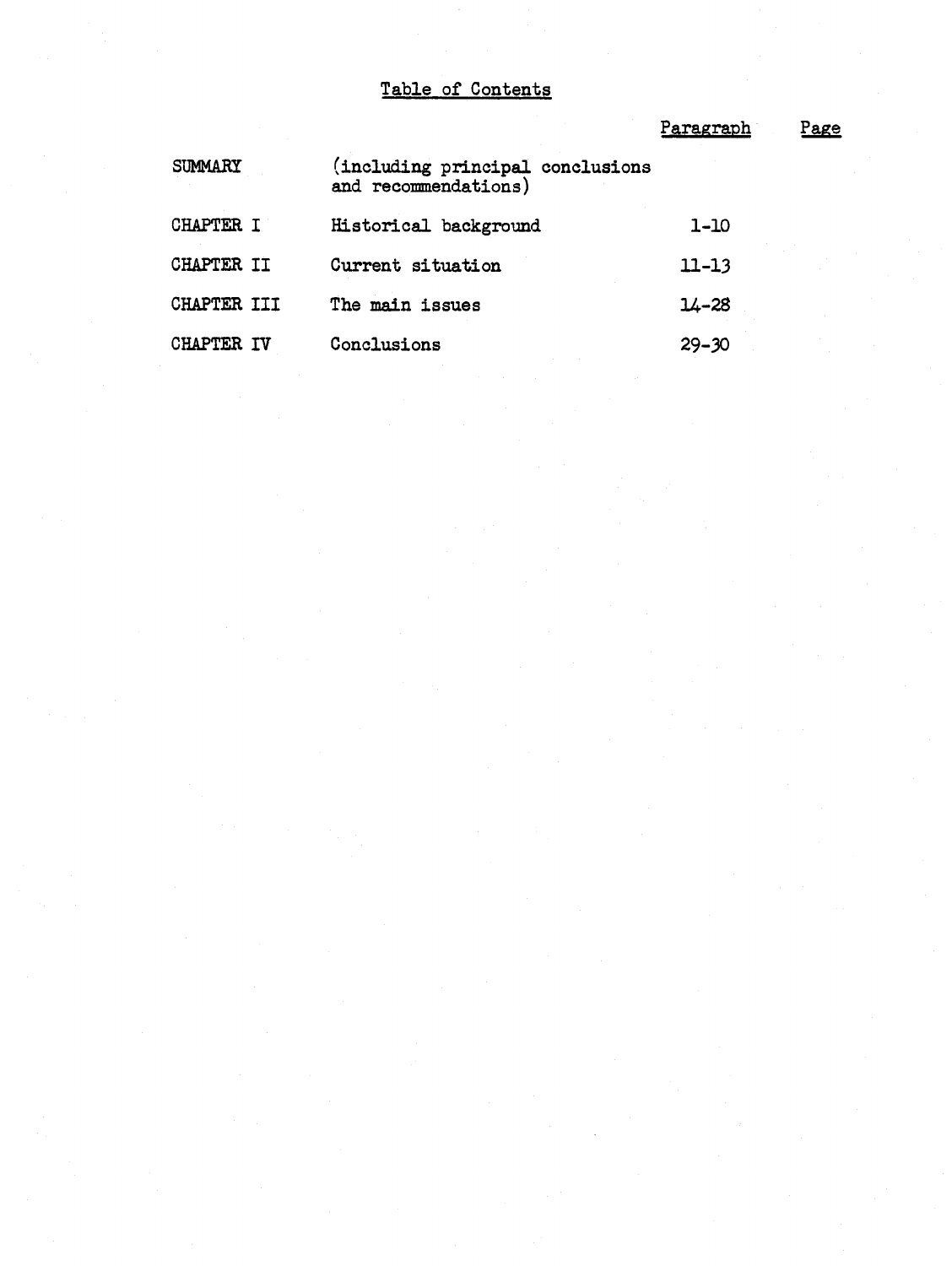#### **SUMMARY**

(including principal conclusions and recommendations)

The chief purpose of the proposed Information Services Unit (ISU) is to make available, through a computerized information system, information contained in unpublished documents in the Department of International Economic and Social Affairs and the Department of Technical Co-operation. The and Social Affairs and the Department of Technical Co-operation. proposal has been before the General Assembly since 1976 and has also been considered·by the Committee for Programme and Co-ordination and the Advisory Committee on Administrative and Budgetary Questions. The General Assembly has called for a wide-ranging report on the matter, taking into account, inter alia, the conclusions and recommendations of the Joint Inspection Unit. The present study incorporates these conclusions and recommendations. The Inspectors express their thanks to all who helped them in their task (paragraphs 1-10).

The Unit has been set up in the Department of International Economic and Social Affairs on a provisional basis, and is now entering documents in a pilot data base with a view to the incorporation of the proposed information system.as a sub-system of UNBIS, the system developed for the Dag Hammarskjold Library. The pilot data base will be open to enquiries from the latter part of 1979 (paragraphs ll-13).

The Inspectors consider that the need, or otherwise, for the proposed system can only be demonstrated after a period of use. They recommend that it should be tried out for <sup>a</sup> period approaching one year, and that in consequence the Assembly should take its final decision on the continuance of the Unit in 1980 (paragraphs 14-20).

It appears that the annual direct costs of the Unit would come to about \$250,000 (paragraph 21).

On the question of compatibility with UNBIS and other systems, the Inspectors point out that the MINISIS-based system of ISU is fully compatible with a number of other systems, and that technical measures can be taken, at a certain cost, to make it compatible with UNBIS. They recommend that the Inter-Qrganization Board for Information Systems should review the proposed system (paragraphs 23-26).

The Inspectors underline the importance of co-operation between ISU and the Electronic Data Processing and Information Systems Service and also the Department of Technical Co-operation (paragraphs 27-28).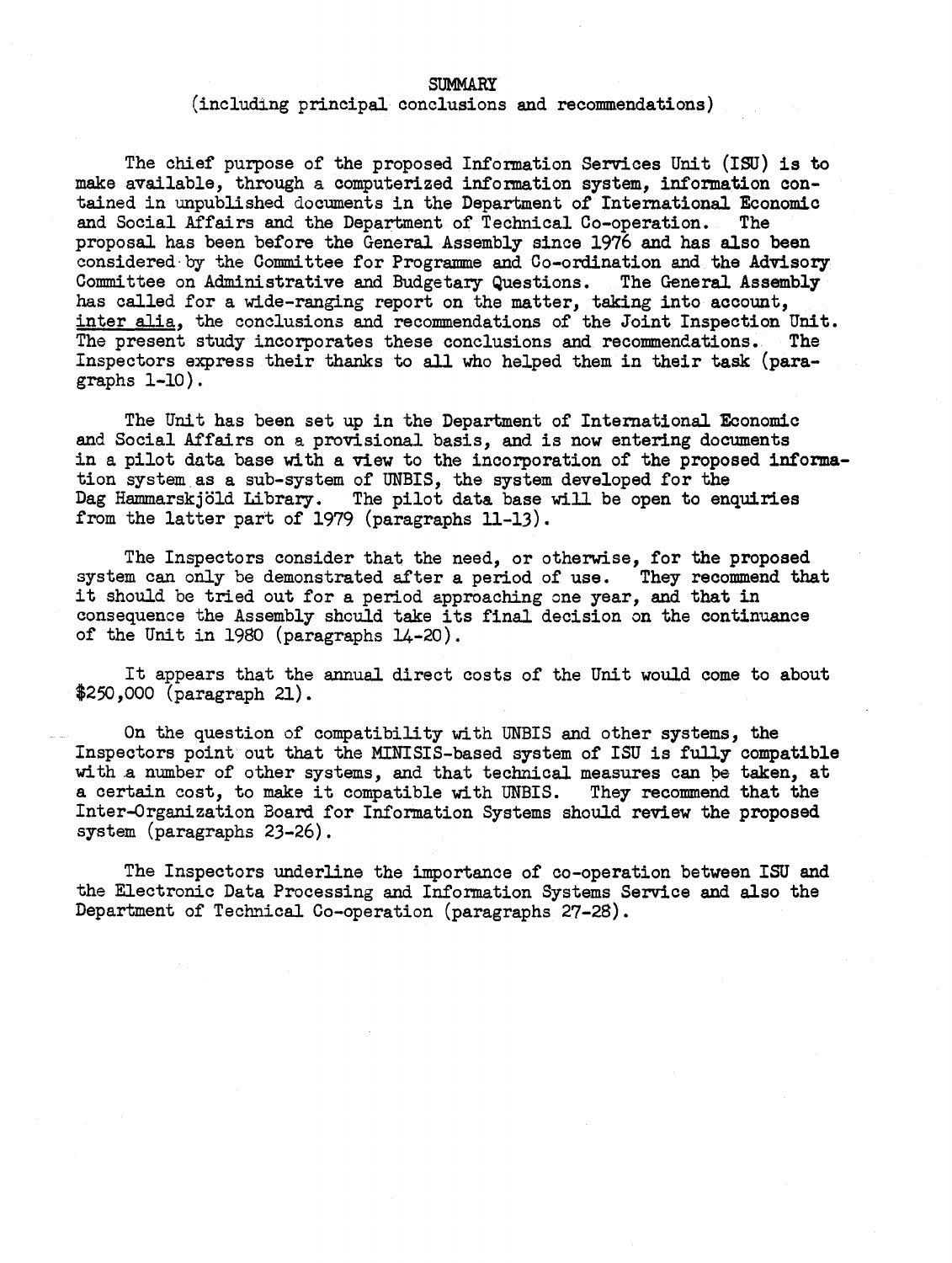#### Chapter I

#### HISTORICAL BACKGROUND

1. The proposal to create an Information Services Unit (ISU) within the former Department of Economic and Social Affairs (DESA) appears to have originated in the Department towards the end of 1975, and it was proposed as part of interdivisional sub-programme 2 in the Medium-Term Plan for Its purpose was at that time seen as "to improve the information available to Member States, the Department of Economic and Social Affairs, the regional commissions, field experts and others, by making the existing information in the DESA and the regional commissions better known and more readily available". The plan goes on to explain that valuable information The plan goes on to explain that valuable information is written up in the Department and the regional commissions but is lost to future users because no system exists to preserve the documents or make their existence known. It also sees a need for a central unit in the DESA to offer It also sees a need for a central unit in the DESA to offer advice and assistance to divisions and regional commissions as they develop information systems of their own, and a need for participation by DESA in international work on information systems with a view to co-ordination and compatibility.

2. The Committee for Programme and Co-ordination (CPC) was the first intergovernmental body to consider this proposal (May-June 1976). It found the idea interesting, but expressed concern about its cost-effectiveness and thought that the work of any such unit should be reviewed after a trial period. It also expressed concern about the proliferation of proposals for information systems which did not appear to have been co-ordinated (document A/3l/38).

3. The proposal was submitted to the 31st Session of the General Assembly in 1976, but was not discussed for lack of time. As presented in the Programme Budget for 1976-77, document A/C.5/31/69, it incorporates <sup>a</sup> number of refinements, in particular the exclusion of all published documents, whose bibliographic storage and retrieval had become a function of the Dag Hammarskjöld Library and the Electronic Data Processing and Information Systems Service (EDPIS). The Information Services Unit itself would be a sub-system linked to the proposed United Nations Bibliographic Information System (UNBIS) of the Library, which EDPIS would implement. The cost was estimated at about \$235,000 a year, to be met from voluntary funds in the first instance, over a trial period of three years.

4. The Advisory Committee on Administrative and Budgetary Questions (ACABQ) considered the matter in June <sup>1977</sup> and reported its views to the Fifth Committee (document  $A/32/256$  Add.1). The Advisory Committee agreed that it was desirable that the Department should have access to unpublished material of lasting value, but thought that such material must first be selected, in order to make possible <sup>a</sup> decision whether the amount of it would justify the institution of an information system.

5. The Fifth Committee of the 32nd Session of the General Assembly (1977) had before it, in addition to document  $A/C.5/31/69$ , a supplementary report by the Secretary-General, document A/C.5/32/47, which pointed out that the purpose of the Information Services Unit would be not merely the storage and retrieval of information as discussed by the ACABQ, but also the co-ordination of sectoral information systems in various units of the DESA and assistance to Member States in obtaining information, and in addition the co-ordination of the proposed system with those of other members of the United Nations family.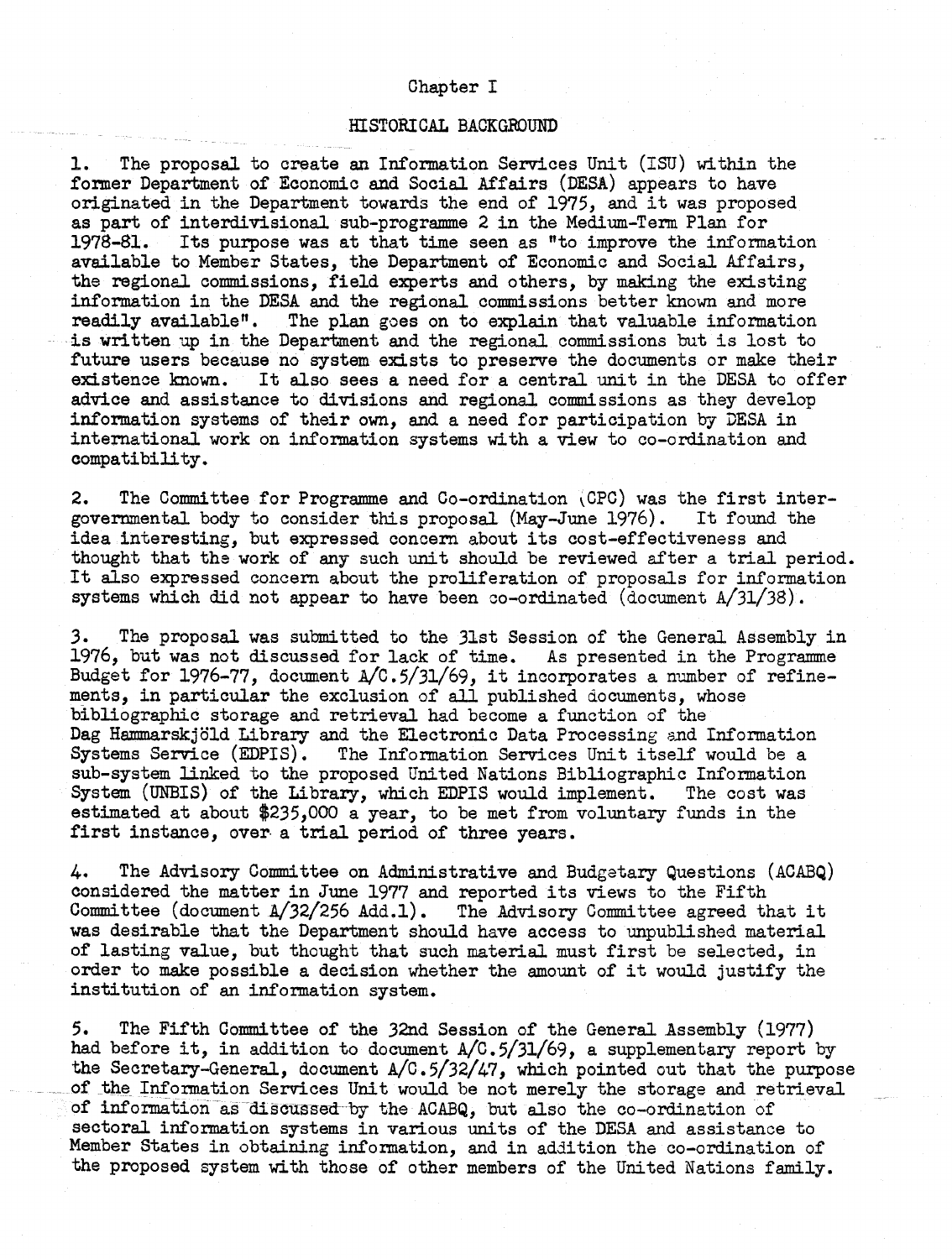A trial period of two rather than three years was now envisaged, and revised and reduced financial estimates for it were submitted, totalling \$344,000. The Secretary-General further suggested that at the end of the two year period the Joint Inspection Unit might assess the desirability of continuing the operation of the Unit and submit its recommendations to the 34th Session of the Assembly.

6. The discussion in the Fifth Committee indicated a good deal of hesitation, but the Assembly finaJ.ly adopted a resolution, no. *32/212-V,* authorizing the Secretary-General to make an inventory of the available material in computerready form on a trial basis, deciding that the acceptance of the voluntary funds (offered by the Government of Sweden) would not imply any commitment to transfer the costs of the operation to the regular budget after the trial period. and requesting a progress report to the 33rd Session. At the same period, and requesting a progress report to the 33rd Session. Session, the General Assembly also adopted resolution 32/197, the "Restructuring Resolution", in consequence of which the Department of Economic and Social Affairs was divided into the Department of International Economic and Social Affairs (DIESA) and the Department of Technical Co-operation for Development (TCD). The files to be searched for inventory material were therefore split The files to be searched for inventory material were therefore split between the two Departments.

7. In March 1978 work began on the selection of documents within DIESA files for entering in the computer. The Macro-thesaurus, which was being revised during 1978.by OECD and a number of international organizations, was chosen as the basic indexing and accessing list of terms; the worksheet designed by the DEVSIS (Development Science Information System) study team at the International Development Research Centre, Ottawa, was chosen for recording bibliographic and subject information and several hundred such worksheets were prepared, ready for processing; and in the general information systems field, contact was made with various other active organizations of the United Nations family. The various other active organizations of the United Nations family. Secretary-General reported all this to the 33rd Session of the General Assembly in document  $A/C.5/33/4$ .

8. Commenting on the Secretary-General's report in October 1978, the ACABQ  $(A/33/7/Add.2,$  paragraph 5) recorded its understanding that EDPIS had not been associated with the work of the Unit, that the indexing vocabulary differed from that used by the system (UNBIS) of the Dag Hammarskjöld Library, and that the system being developed in the ISU could not be regarded as a sub-system of UNBIS. The Advisory Committee also noted (paragraph  $6$ ) a plan to establish an The Advisory Committee also noted (paragraph 6) a plan to establish an information system in the TCD and warned against any emergence of unco-ordinated systems in the economic and social sector. It thought that all the parties concerned should be brought together by the Information Systems Board, and that a decision on the computerization of the DIESA material should be deferred to the 34th Session.

9. In the course of the discussion in the Fifth Committee in 1978, a number of delegates expressed doubts about the value of the proposed Unit and the apparent lack of co-ordination. But the Assistant Secretary-General for<br>Programme Planning and Co-ordination gave some helpful assurances. He told Programme Planning and Co-ordination gave some helpful assurances. the· Committee that the Information Systems Board had reviewed and approved the proposed system in 1977, that the ISUts system would be compatible with that of the Library and that there would be no duplication with any work on an information system for the TCD. He admitted that communication between I He admitted that communication between ISU and EDPIS had perhaps not been as full as it should have been, but he gave assurances that communications between the two would continue to improve. In the outcome, the Assembly adopted resolution 33/116-A which authorized the Secretary-General to "use computerization in carrying out the work of the ISU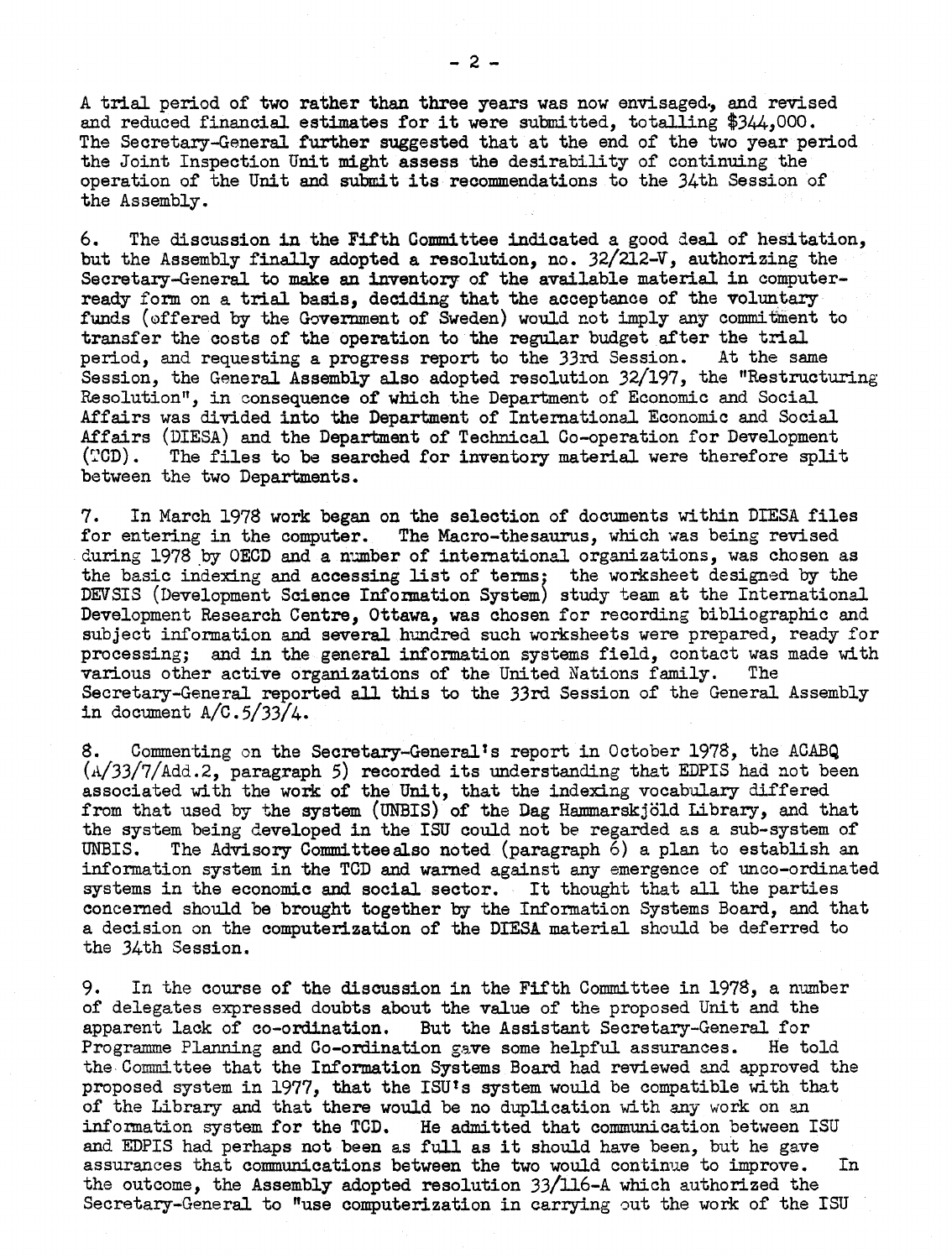in 1979" on the basis proposed in the supplementary report of the previous year (i.e. with EDPIS support), and requested him to ensure that the unpublished material held in TGD was fully utilized and to make a wide-ranging report to the 34th Session taking into account, inter alia, the conclusions and recommendations of the Joint Inspection Unit.

10. The present study incorporates these conclusions and recommendations. In making it, the Inspectors had <sup>a</sup> number of useful discussions with members of the ISU itself, of the Department of International Economic and Social Affairs, the Department of Technical Co-operation for Development, the Dag Hammarskjöld Library, the Electronic Data Processing and Information Systems Service and others. They express their thanks for the helpfulness and frankness of all concerned.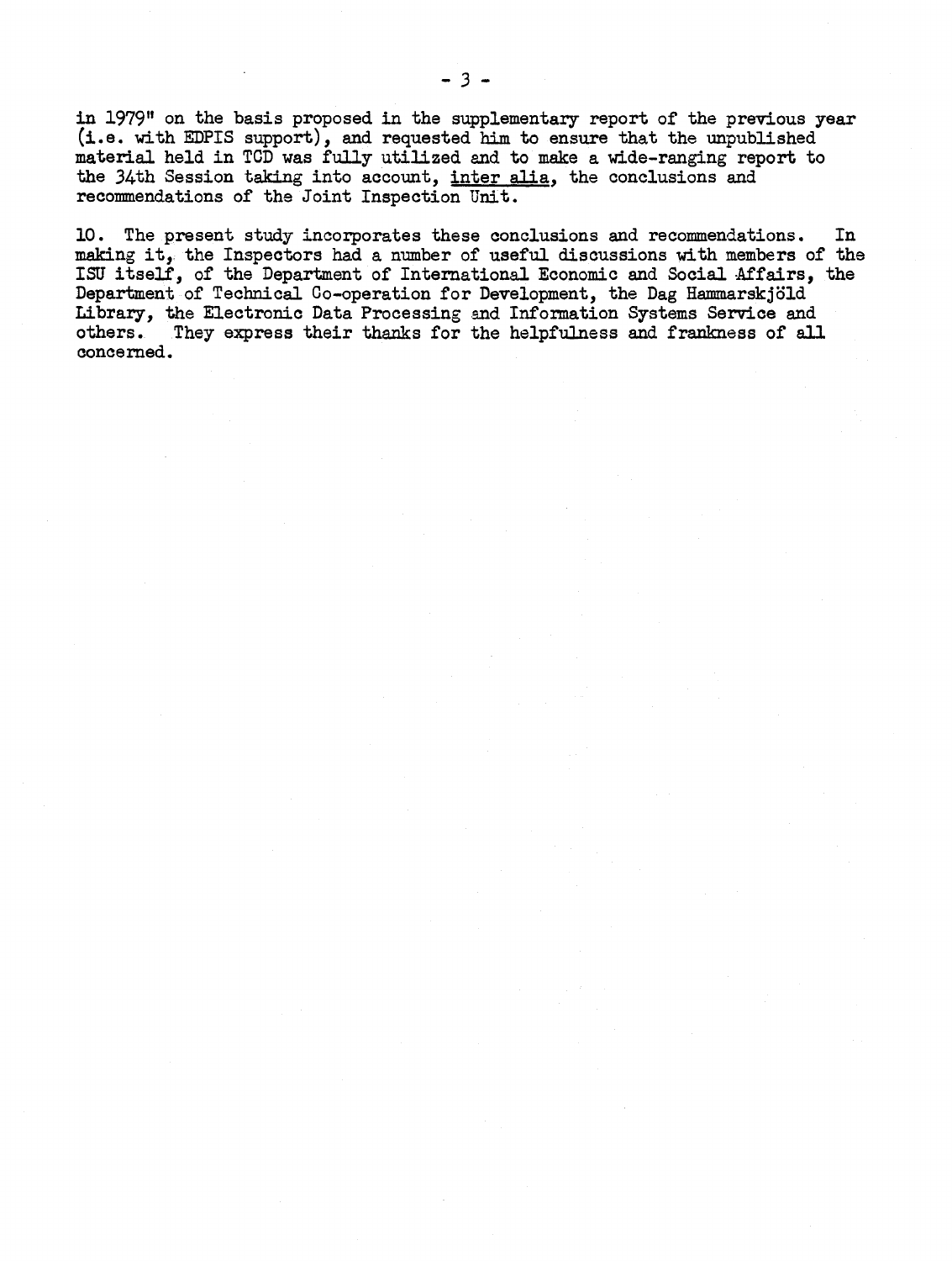#### Chapter II

#### CURRENT SITUATION

ll. The ISU now consists of four established staff (a Chief of Unit, <sup>a</sup> Systems Officer, a Research Assistant and a Secretary) plus two temporary assistants (a second Systems Officer and a second Research Assistant) engaged for a six-month period. There was some delay in filling the posts with persons having the requisite technical qualifications, but this was completed in March 1979 and a start was soon made with the indexing of selected documents,<br>mostly from DIESA, and processing them for computerization. The documents mostly from DIESA, and processing them for computerization. are selected by substantive officers within the Division, and comprise unpublished material such as mission reports, internal memoranda, special studies, etc. The worksheet and abstracts for each document are at present prepared in ISU, but it is the intention that once the system gets going, this should be done in the substantive divisions: in particular, substantive officers will be asked to write a short abstract at the time of drafting the document in question. The Inspectors believe that the substantive officers The Inspectors believe that the substantive officers should be involved in this task as soon as possible. About 100 documents are being entered each week, and the plan is to have <sup>a</sup> pilot data-base of about 3,000 documents from DIESA and TCD ready for searching by' September-Qctober 1979, after a preliminary test in the summer. At present the Unit is using a mini-computer made available without charge by the Franklin Institute of Paramus, New Jersey, for data entry, during the pilot phase, but it is the intention as is implied by resolution  $33/116-A$  - to establish a data base in the computer of the New York Computer Centre as soon as possible. The pilot data base uses the MINISIS system, developed by the International Development Research Centre of Canada as an adaptation to mini-computers of the ISIS system which is used in a number of UN organizations; by technical means this can be made compatible with the UNBIS system now being developed by EDPIS for the Dag Hammarskjöld Library (entry of documents into this system began in mid-April 1979) and the ISU system can and will therefore be a SUb-system of UNBIS for operational purposes.

12. It will therefore be possible for DIESA and TCD, and indeed for all Departments in New York, to use the data base from the last quarter of 1979. Access to the data base may also be open to other members of the UN family, to member governments and to the academic world and the general public. It is ISU's intention that the indexed documents shall be available in microfiche at the Dag Hammarskjold Library.

13. The ISU is also co-operating with other substantive units which have information systems and related activities, such as the Office for Science and Technology, the Centre for Transnational Corporations and the Population Division, as well as the regional commissions. The Chief of the Unit attends the meetings of the Inter-Qrganization Board for Information Systems and other expert groups.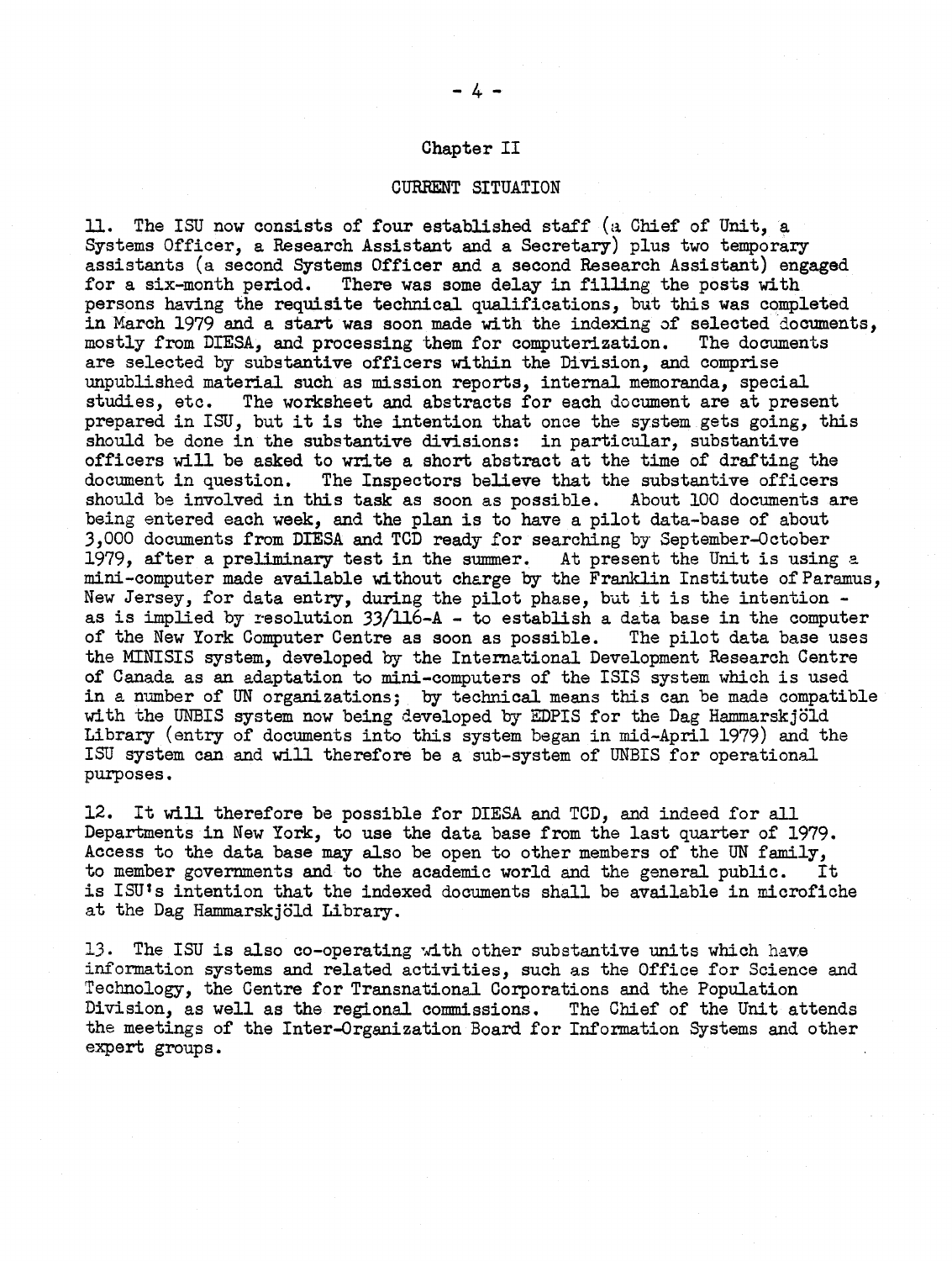#### Chapter III

#### THE MAIN ISSUES

14. It appears to the Inspectors that the General Assembly will wish to consider the following issues in coming to a decision:-

Ca) Need

15. The Inspectors believe that this is the most critical issue: the need, that is to say. for the proposed DIESA-TCD information sub-system. If the that is to say, for the proposed DIESA-TCD information sub-system. need for it at the costs in prospect can be demonstrated, then the other activities proposed for the Unit, such as advising divisions and regional commissions and participating in international work on information systems, can be taken up; but in the absence of a proven need for the proposed information system, these ancillary activities could not justify the continued existence of the lSU.

16. Many Departments/Divisions in the UN family maintain collections of background material accumulated in the course of technical operations. Such collections are not usually restricted to unpublished material but may include also government publications, extracts from newspapers, journals, etc. collected by staff on duty travel or otherwise and considered useful as background to future activities. Many of these collections are essentially personal to the officer or section that receives the material and out of context might be difficult for others to interpret.

17. Supporters of the proposed sub-system contend that it will produce savings and avoid unnecessary duplication of missions and studies. At the same time it will, they say, provide TCD and DIESA with an easily available source of information which is not now readily accessible through the Departmental filing systems. Some believe that the ISU sub-system will also provide information for the specialized agencies and the regional commissions as well as interested governments. It is also urged, on the basis of previous experience with information systems, that the mere existence of a system creates an awareness of its potential usefulness and <sup>a</sup> growing tendency to use it.

18. On the other hand, there are those who believe that the documentation now being prepared for the computer may be of little permanent value. They maintain that this information is out-dated very quickly and is not worth computerizing in any case. It is also contended that the sub-system will never be cost-effective and will serve only to support an office with a questionable mission. <sup>A</sup> connected argument is that it is not possible to justify the creation of a new system or sub-system when a Department/Division has access to <sup>a</sup> similar on-going system in the same or <sup>a</sup> related discipline; it is urged that it should be possible to use what already exists and save overhead costs, even if some give-and-take in adjusting requirements becomes necessary.

19. It is not possible at this stage to demonstrate conclusively the arguments in favour of the sub-system or the arguments against it. The Inspectors believe in favour of the sub-system or the arguments against it. that the pilot sub-system must be in operation for a period approaching one year before the need for the sub-system can be demonstrated on the basis of the use made of it. Use by DIESA and TCD must be the first step. The use must be Use by DIESA and TCD must be the first step. The use must be carefully monitored by valid statistical methods so that the results can be presented to the various bodies concerned, including the General Assembly. It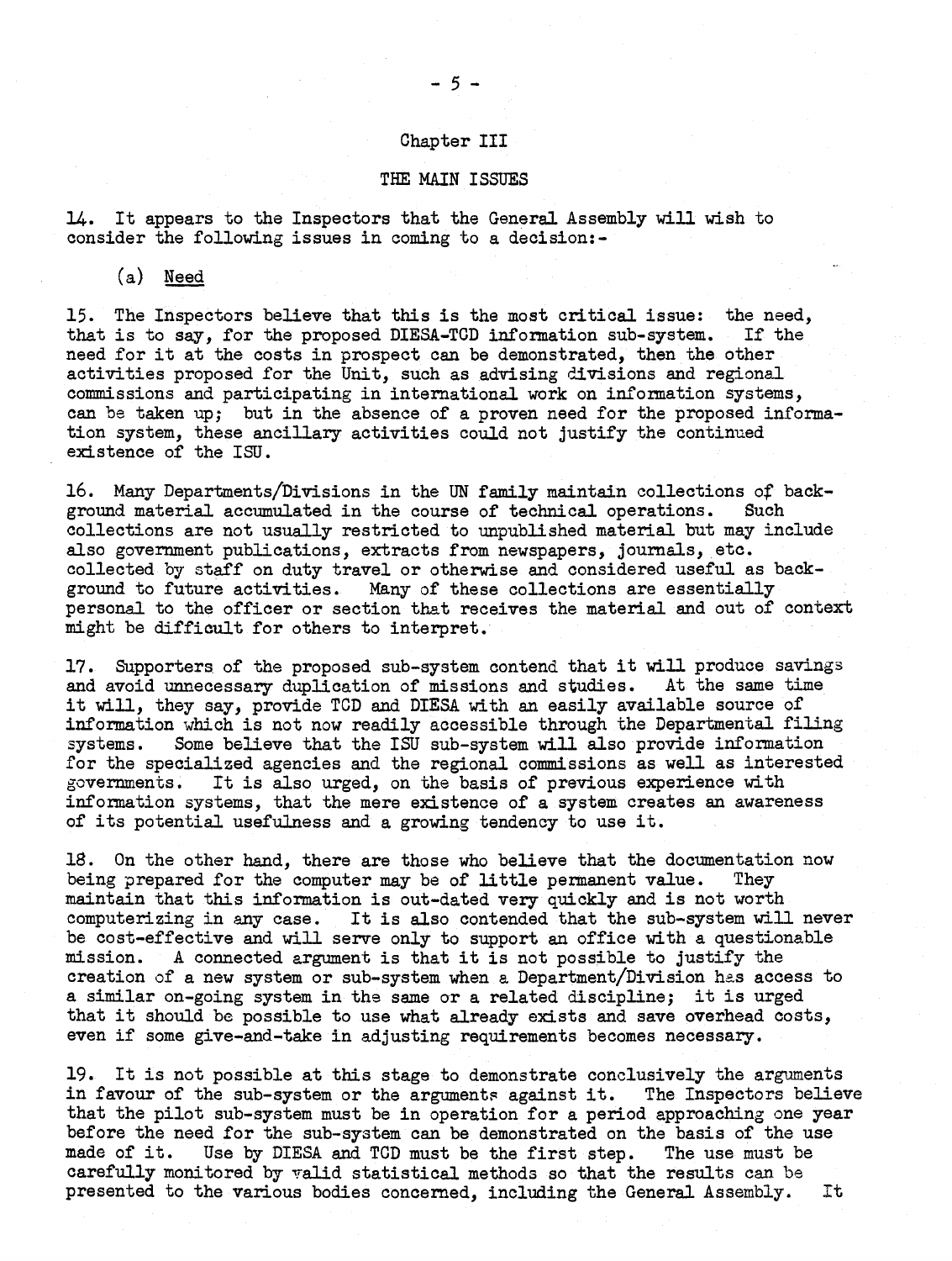would be helpful if a users' group with a wider membership than the existing DIESA Information Systems Task Force were to be formed, to both guide the operation of the sUb-system and oversee the monitoring of the testing period. If the sub-system proves to be needed in the UN itself at the costs in prospect, further experimentation and adaptation for the benefit of the specialized agencies and other members of the UN family might follow. But the first stage is "in-house" use.

20. If it is accepted that the pilot system should be given approximately <sup>a</sup> year in which the need (or otherwise) can be demonstrated, it follows that the Assembly's final decision should be deferred until the 35th Session in 1980. The Inspectors recommend this course, subject to the availability of further voluntary funds. In their view, the 1977 decision to limit the trial period of a total of two years was not really practical, because of the amount of preparatory work that has to be done before even the simplest information system can go into operation.

(b) Costs

21. In resolution 33/ll6-A, authorizing the use of computerization in the performance of the lSU's work in 1979, the General Assembly also recalled its previous decision that there is no commitment to transfer to the regular budget the costs of the operation of the ISU. It will be all the more necessary for the Fifth Committee to consider the financial aspect - in the light of any views which the ACABQ may wish to express - when the time comes (in 1980, if the Inspectors' recommendation above is accepted) to take a decision on the continuance of the Unit.

22. It will be recalled that in 1977, the costs of the two-year experimental period were estimated at some  $$3/4.000$  (Chapter I above, paragraph 5). This period were estimated at some  $$344,000$  (Chapter I above, paragraph 5). figure is composed of  $$147,000$  for the first year and  $$196,600$  for the second. For future years, firm figures will be before the Assembly in accordance with paragraph 3 of resolution  $33/116-A.$  At the time of writing, these figures are not yet available, but the Inspectors understand that EDPIS-NYCC annual costs for support for the sub-system are likely to come to about \$40 ,000, and costs within the Unit to approximately \$200,000. The total annual cost of the Unit may therefore come out not far short of a quarter of a million dollars a year, not counting the cost of time spent on preparing an abstract and a worksheet for each document in the two Departments.

(c) Compatibility

23. Resolution  $33/116$ -A requires that the Secretary-General's report to the 34th Session should cover the extent of compatibility and co-ordination achieved with UNBIS as well as the relevant information systems of other United Nations organizations.

24. Compatibility is <sup>a</sup> highly technical issue. At the present stage, it appears that the MINISIS-based lSU system is fully compatible with <sup>a</sup> number of others in the UN family, such as the LABORDOC system of ItO and the CLADES system of CEPAL, which use ISIS. Although UNBIS uses commercial software (ENQUIRE) rather than ISIS, it appears that the format in which documents are entered in UNBIS can be extended to accept most, if not all, of the data, such as abstracts of documents, which prospective users of the lSU system are understood to require. It appears also that it would be possible to take technical measures in order to connect the MINISIS-based system of ISU and the ENQUIRE-based system of the Library in such a way that searches could be made

 $- 6 -$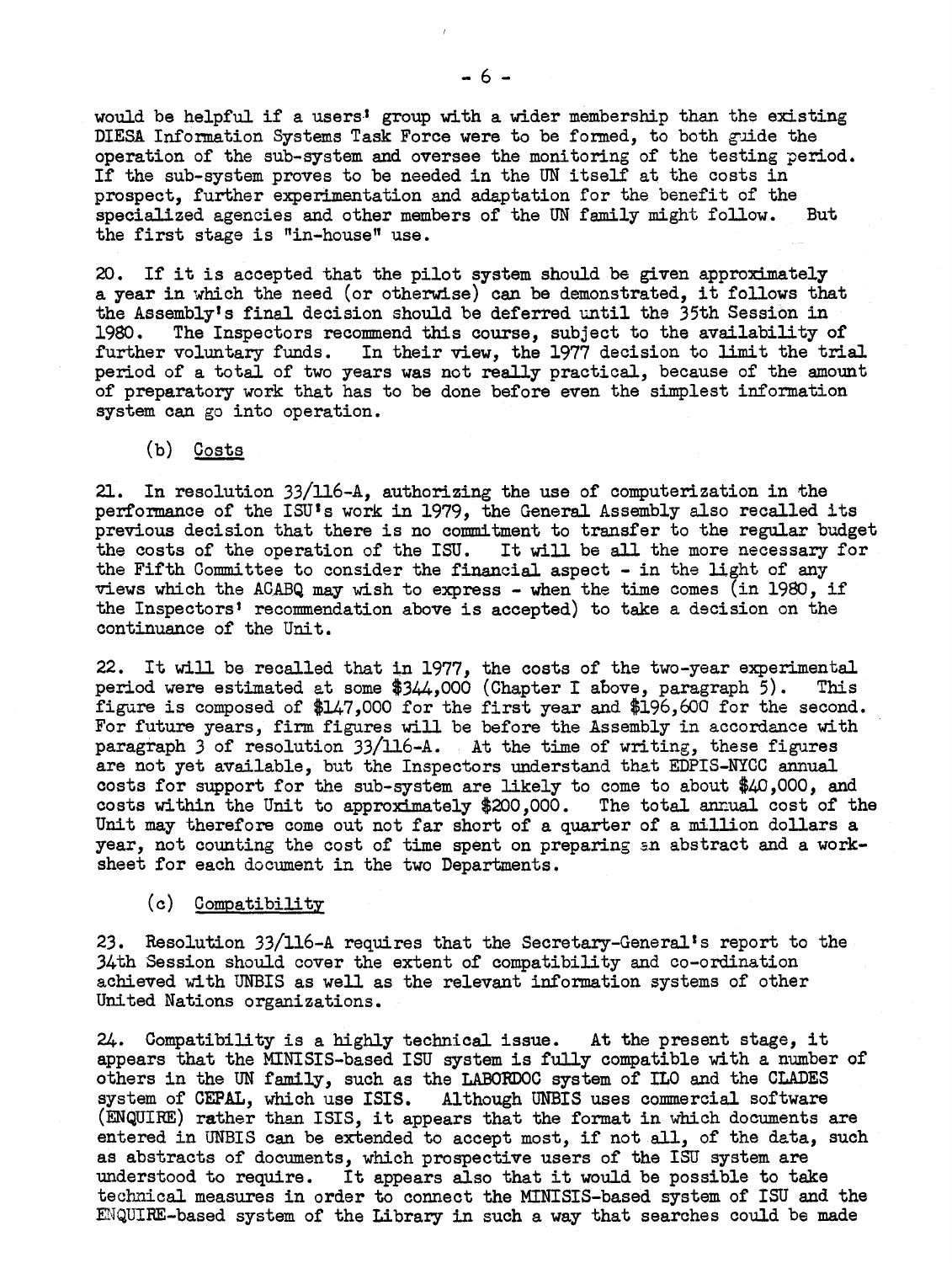of both, though possibly not by simultaneous enquiry. These measures for adapting the ISU system to UNBIS would, of course, cost a certain amount.

25. In this context, it may be relevant to observe that there is, or appears to be, a difference of emphasis in the purpose of UNBIS on the one hand, and lSU, LABORDOC, etc., on the other. UNBIS is above all a bibliographic system, oriented towards library requirements, such as the production of catalogues, indexes, etc. The other systems are information systems, oriented towards The other systems are information systems, oriented towards users of documentation. Any proposed information system in the New York headquarters therefore faces the choice between functional compatibility with systems not in New York and local compatibility with a system having different functions. The technical measures referred to in paragraph 25 above will in The technical measures referred to in paragraph 25 above will in most respects bridge this gap.

26. The lOB exists, in part, to serve as a forum for the exchange of views on the introduction of new information systems and to assess the compatibility of new systems with already existing ones in the UN organizations. Even at this new systems with already existing ones in the UN organizations. late date, <sup>a</sup> useful purpose could be served if the proposed system were presented to the lOB for review and comment, both generally and with specific regard to its compatibility with existing systems. The Inspectors recommend that this be done. This will also serve to project through the UN system an awareness of the services which ISU hopes to offer to other members of the UN family.

#### (d) ISU and other organizations

#### Relationship with EDPIS

27. It became clear to the Inspectors that, as the Assistant Secretary-General for Programme Planning and Co-ordination told the Fifth Committee in 1978, communication between ISU and EDPIS had not in the past been as full as it should have been. They share the Assistant Secretary-General's hopes that They share the Assistant Secretary-General's hopes that communication and mutual confidence between the two bodies will improve. The General Assembly's resolution of 1978 authorizes the continuance of ISU's work on. a basis of EDPIS support; the Inspectors cannot think that any other basis than close co-operation could prove fruitful in the future, and they welcome recent efforts to bring this about. The General Assembly may wish to satisfy itself on this matter.

### Relationship with Department of Technical Co-operation for Development (TCD)

28. It will be recalled that the ISU was first proposed as a service for the old DESA which was responsible for both substantive and project work in the developmental sector. Now that these two functions have been divided between two Departments, ISU's field of service straddles the line between the new DIESA and TCD. The proposed system could in fact perform a useful bridging function between the two, if properly used, for its data bank should not differentiate between TCD documents and those of DIESA, and should make both categories available to both Departments. A start has only recently been made with the systematic entry of TCD documents into the lSU system and it will be very necessary in the future for all concerned to bear the needs of both Departments in mind when selecting documents for entry into the computer. At a later stage, Departments should also take into account any likely use for the document in question by other members of the UN family.